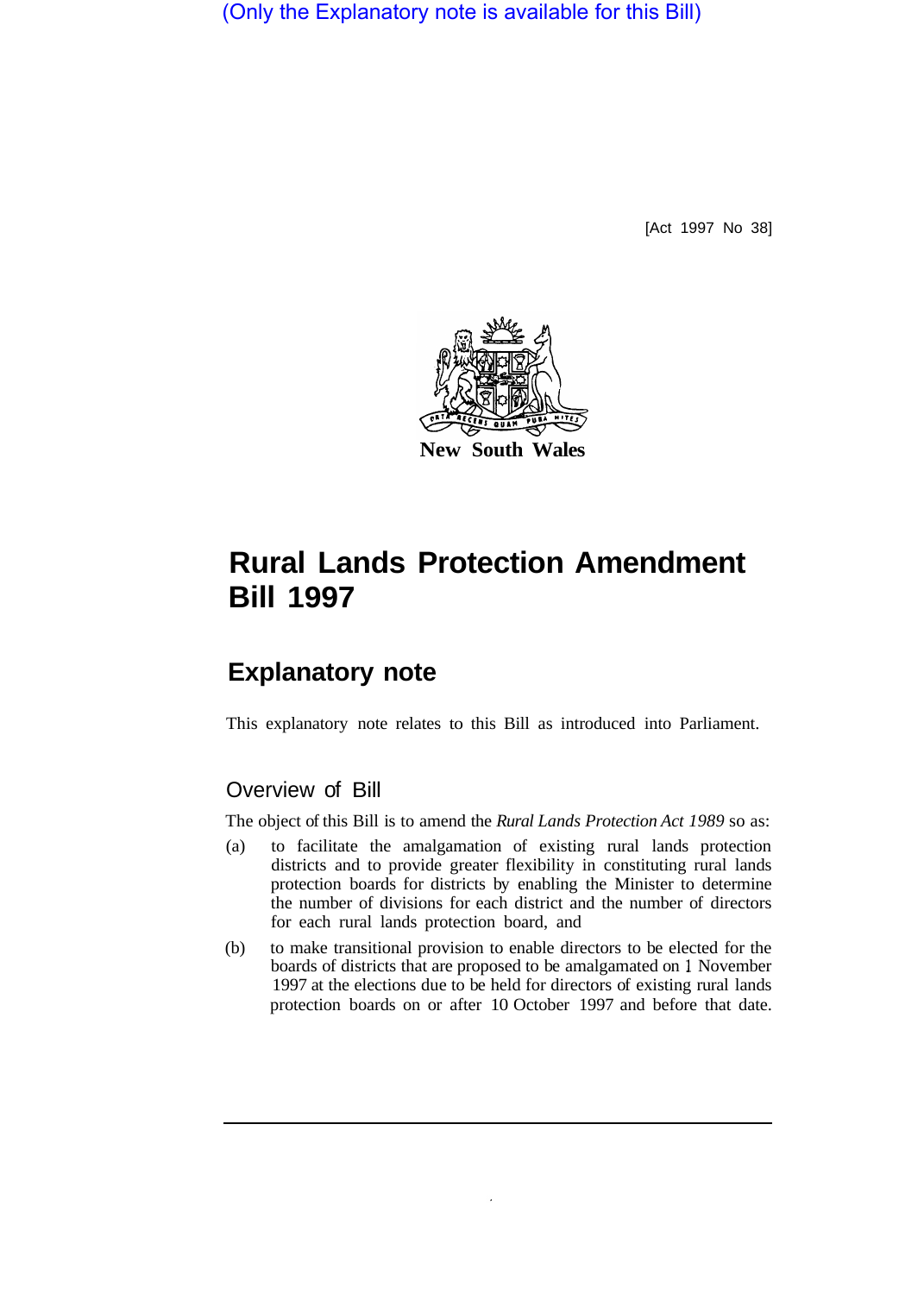Rural Lands Protection Amendment Bill 1997 [Act 1997 No 38]

Explanatory note

## Outline of provisions

**Clause l** sets out the name (also called the short title) of the proposed Act.

**Clause 2** provides for the commencement of the proposed Act on the date of assent.

**Clause 3** is a formal provision giving effect to the amendments to the *Rural Lands Protection Act 1989* set out in Schedule 1.

### **Constitution of districts**

**Schedule 1** [1] replaces section 4 of the Principal Act with a new section 4 to make it clear that the Governor may, by proclamation published in the Gazette, alter the boundaries or name of any rural lands protection district, dissolve the whole or any part of a district or amalgamate part or all of one district with part or all of one or more other districts to constitute a single district. A proclamation under the new section is to take effect on the day the proclamation is published in the Gazette or on a later day specified in the proclamation.

### **Divisions of districts and directors for divisions**

At present section 5 of the Principal Act requires the Minister to divide each rural lands protection district (other than certain excluded districts) into 4 divisions and requires 2 directors of the board for the district to be elected or appointed for each division. **Schedule 1 [2]** and **[3]** amend section 5 of the Principal Act to enable the Minister to divide a rural lands protection district into the number of divisions determined by the Minister and to specify the number of directors to be elected or appointed for each division. **Schedule l [4]-[8]** contain consequential amendments relating to matters such as quorums.

### **Savings and transitional provisions**

**Schedule 1 [9]** enables regulations of a savings or transitional nature to be made as a consequence of the enactment of the proposed Act.

**Schedule 1 [10]** inserts Part 4 into Schedule 5 to the Principal Act. Clause 48 of Part 4 contains a savings provision to ensure existing rural lands protection districts are not inadvertently affected by the replacement of section 4. The remaining provisions enable directors for the board of certain districts, proposed to be constituted by an amalgamation with effect on 1 November